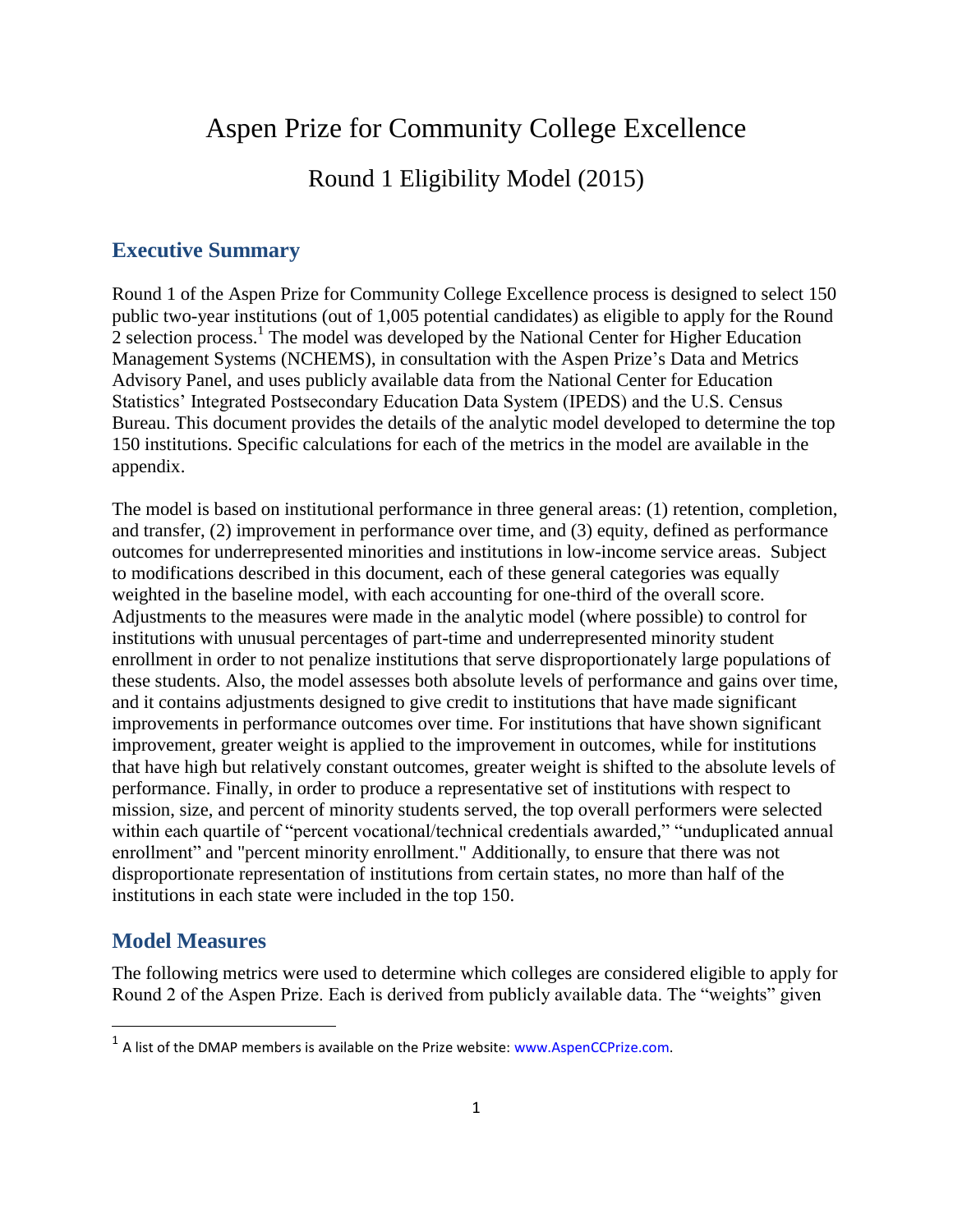to each metric in the Round I selection were developed in consultation with the Data and Metrics Advisory Panel.

#### Performance

- 1. **First-Year Retention Rates**. Defined as the percentage of first-time full- and part-time students in the fall semester who are enrolled the following fall semester. Those who complete a certificate or degree within the first year are also counted as "retained." An average of the three most recent years was used to account for fluctuations in reported annual data – particularly at smaller colleges (Source: NCES, IPEDS Enrollment Survey).
- 2. **Three-Year Graduation and Transfer Rates**. Defined as the percentage of first-time, fulltime, degree-seeking students in the fall semester that complete a formal award of one-year or greater (certificate or associate degree) or transfer to another institution within three years. An average of the three most recent years was used to account for fluctuations in reported annual data – particularly at smaller colleges (Source: NCES, IPEDS Graduation Rate Survey).

One limitation of the IPEDS graduation rate is that it does not account for students who enroll part-time. In order to address this problem, the weight applied to the graduation rate in the model has varying influence on the overall result, depending on the percentage of firsttime degree-seeking students who are full-time. Institutions with high percentages of fulltime first-time students  $(75<sup>th</sup>$  percentile or higher) get the full weight applied. For those that have smaller percentages of full-time first-time students, more weight is shifted to the retention and credentials awarded per 100 FTE students measure (described above and below).

3. **Certificates and Degrees Awarded per 100 Full-Time Equivalent Students**. The number of students who earn credentials of one-year or longer in length per 100 full-time equivalent students. Because associate degrees are typically twice the length in duration of certificates, associate degrees are given twice the weight of other credentials in the calculation. An average of the three most recent years was used to account for fluctuations in reported data – of particular importance for smaller colleges (Sources: NCES, IPEDS Completions and Enrollment Surveys).

#### Change Over Time

4. **Annual Change in Retention Rates, Graduation Rate, and Certificates and Degrees Awarded per 100 Full-Time Equivalent Students.** The most recent five years of data were used for retention and graduation rates, and the six most recent years were used for credentials awarded per 100 FTE students. For each of the three performance metrics, if an institution improved a percentage point or more from one year to the next, it was given a value of 1. If it held within  $+$  or  $-$  one percentage point it was given a value of 0. If it declined by a percentage point or more from one year to the next, it was given a value of -1. With the three metrics, the maximum "score" an institution could earn is 13 and minimum is -13.

The  $1/3$  weight given to "change over time" was applied only to institutions that improved (those with aggregate scores of 1 or greater). If an institution did not improve (with aggregate scores of 0 or less) the entire 1/3 weight gets shifted to the performance category. The 1/3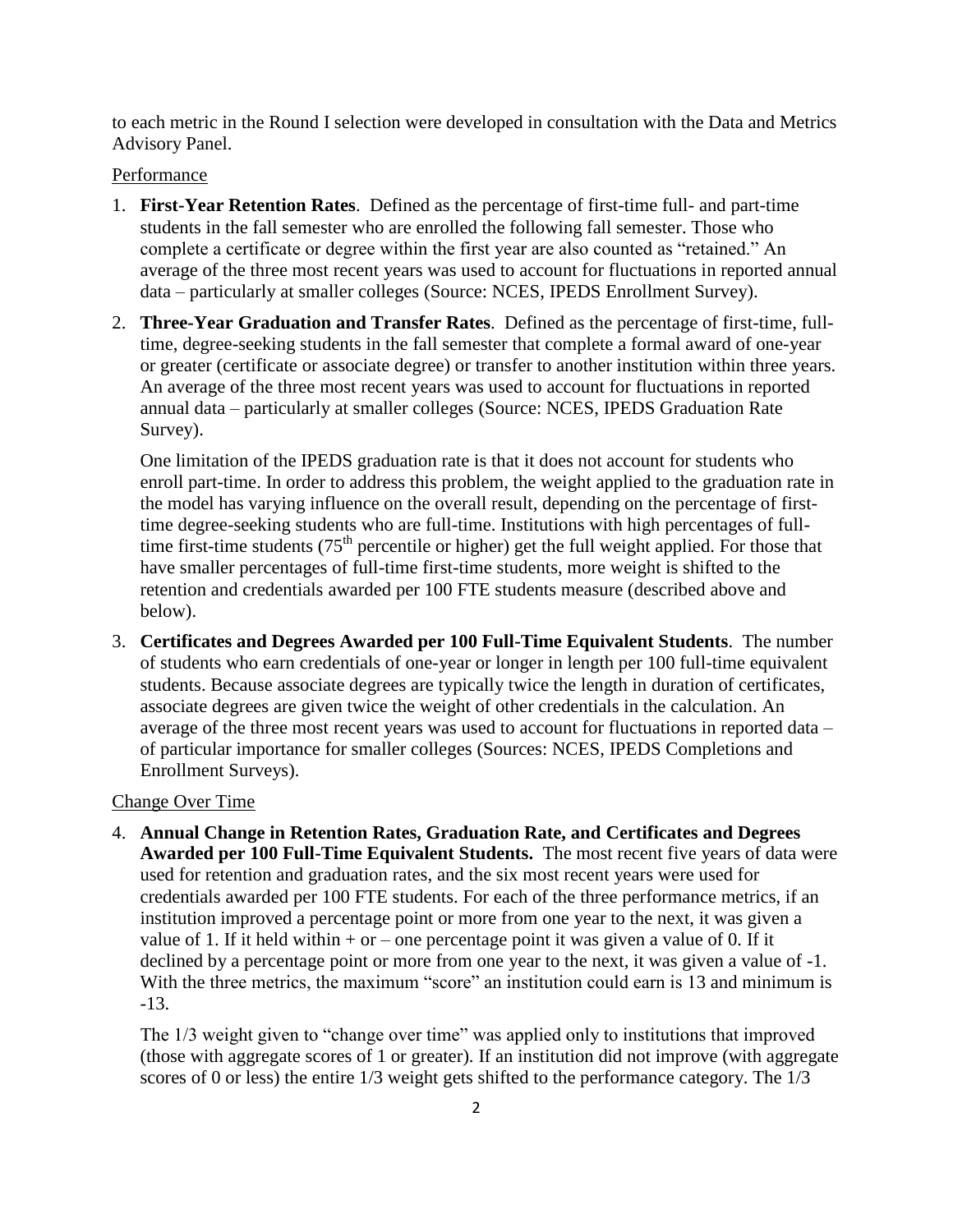weight is also sensitive to those that improved. If an institution has the highest aggregate score in the pool for improvement (which is 8), it is given the entire 1/3 weight to change over time. A score of half that maximum value yields ½ of the 1/3 weight, and so on.

#### **Equity**

- 5. **Graduation Rate for Underrepresented Minority Students**. Defined as the percentage of first-time, full-time, degree-seeking minority students in the fall semester that complete any formal award (certificate or associate degree) within three years. Underrepresented minority was defined, using the race codes within the IPEDS data set, as Hispanic, African-American, and Native American. This approach was used rather than the "gaps" between whites and minorities because a small gap could yield a high score for the metric even if the actual graduation rate was low for all students. An average of the three most recent years was used to capture fluctuation over time.
- 6. **Certificates and Degrees Awarded per 100 Full-Time Equivalent Students (for Underrepresented Minority Students)**. Defined as the number of minority students who earn credentials of one-year in length or higher per 100 full-time equivalent minority students. Since associate degrees are typically twice the length in duration of certificates, associate degrees were given twice the weight of other credentials in the calculation. An average of the three most recent years was used to capture fluctuation over time. (Sources: NCES, IPEDS Completions and Enrollment Surveys)
- 7. **Low-Income Service Area**. Defined as the median family income of the institution's Public Use Microdata Area (PUMA). Since community colleges tend to draw large percentages of their students from the areas in which they are located, it is reasonable to assume a high correlation between the income levels of students and the income levels of the residents in the college's local area. The PUMA areas defined by the Census Bureau contain roughly 100,000 to 150,000 residents. They are, in most cases, a better unit of analysis than county because they more accurately represent the demographic characteristics of the communities the institutions serve. (Sources: NCES, IPEDS Institutional Characteristics Survey, U.S. Census Bureau, 2007-09 American Community Survey)

Note: A standard proxy for income is to use percent Pell Grant recipients, but NCHEMS and the DMAP group chose not to use this measure because it is known to be a poor approximation of the actual financial need of community college students. Many community college students who are eligible for Pell Grants never apply; use of Pell Grants can thus significantly under-represent the percentage of low-income students attending community colleges. Service area income data was thus used to provide a more accurate representation of the income characteristics of the college's service population.

As for the *graduation rate* and *credentials per 100 FTE students'* metrics for minority students, a "sliding scale" was applied to the equity measures. Institutions with high percentages of underrepresented minority students  $(50<sup>th</sup>$  percentile or higher) received the full weight applied to the two equity measures. For those institutions with lower percentages of full-time minority students, more weight was shifted to the income measure above.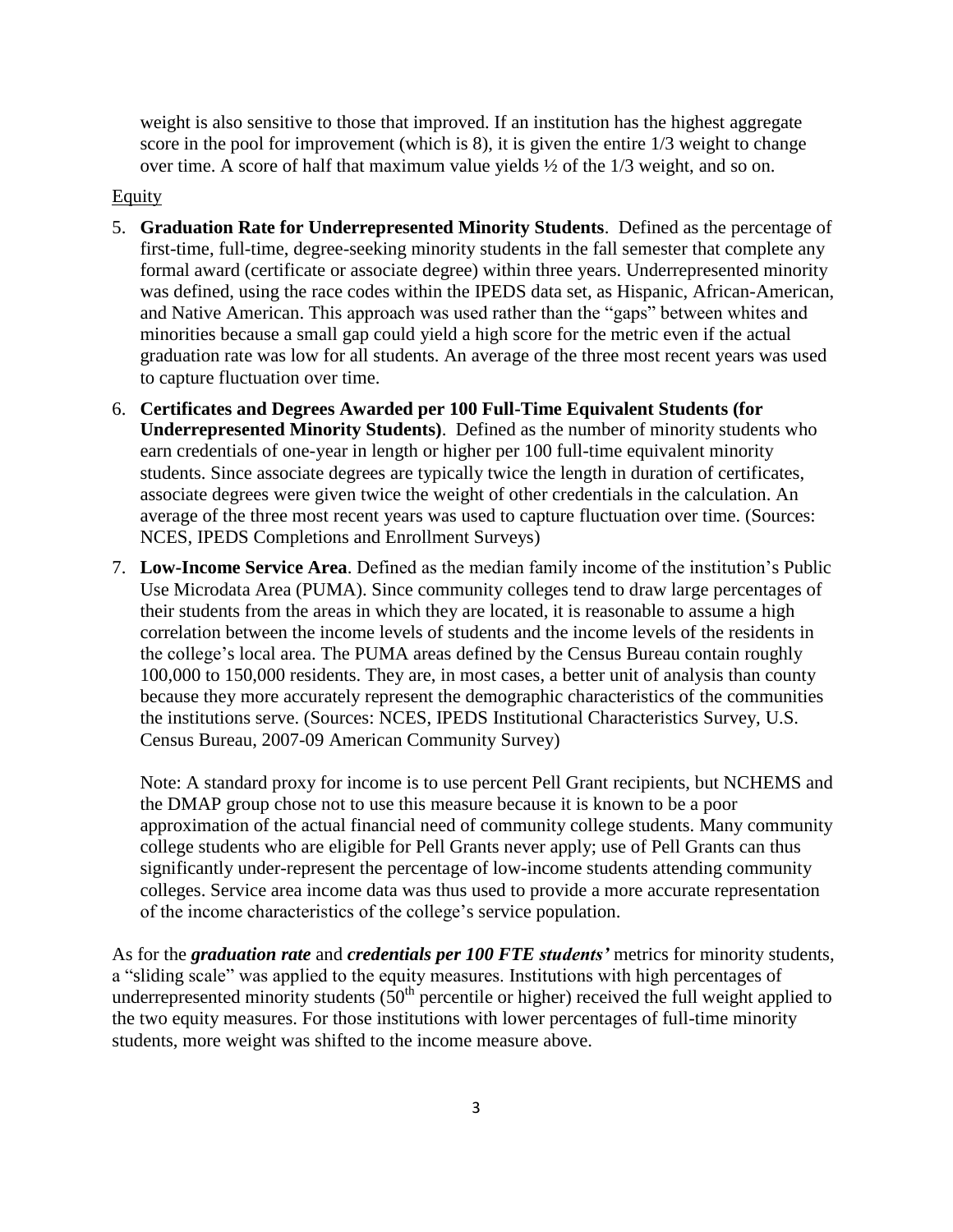## **The Model Dashboard**

Below is the actual "dashboard" of the model. The final weights for each measure in the baseline model are shown.

## Measures for Round One Selection of Institutions



| Category                | <b>Measure</b>                               | <b>Weighting Value</b> |
|-------------------------|----------------------------------------------|------------------------|
|                         | <b>First-Year Retention Rate</b>             | 11.1%                  |
| Performance             | Three-Year Graduation Rate                   | 11.1%                  |
|                         | Credentials Awarded per 100 FTE Students     | 11.1%                  |
| <b>Change Over Time</b> | Credentials Awarded per 100 FTE Students     | 33.3%                  |
| Equity: Rates for       | Three-Year Graduation Rate                   | 13.3%                  |
| <b>Minorities</b>       | Credentials Awarded per 100 FTE Students     | 13.3%                  |
| <b>Family Income</b>    | Median Family Income of Institution Location | 6.7%                   |
|                         | Total (Must Equal 100%)                      | 100.0%                 |

## **Data and Measures Used to Ensure Adequate Institutional Representation**

The following data/metrics were examined to ensure that the selection process did not disproportionately advantage specific types of colleges – e.g., small rural colleges, colleges with technical missions, or colleges with largely full-time student bodies. To test for adequate representation, NCHEMS ranked the colleges using each proposed model and then placed institutions into quartiles for each of the measures described below.

- **Institution Size**. Total annual unduplicated student headcount. (Source: NCES, IPEDS Enrollment Survey)
- **Percent Part-Time**. The percentage of part-time enrollment in the fall semester. (Source: NCES, IPEDS Enrollment Survey)
- **Percent Non-Traditional Enrollment**. The percentage of students enrolled in the fall semester aged 25 and older. (Source: NCES, IPEDS Enrollment Survey)
- **Percent Minority**. Percentage of students enrolled in the fall semester that is African-American, Hispanic, or Native American. (Source: NCES, IPEDS Enrollment Survey)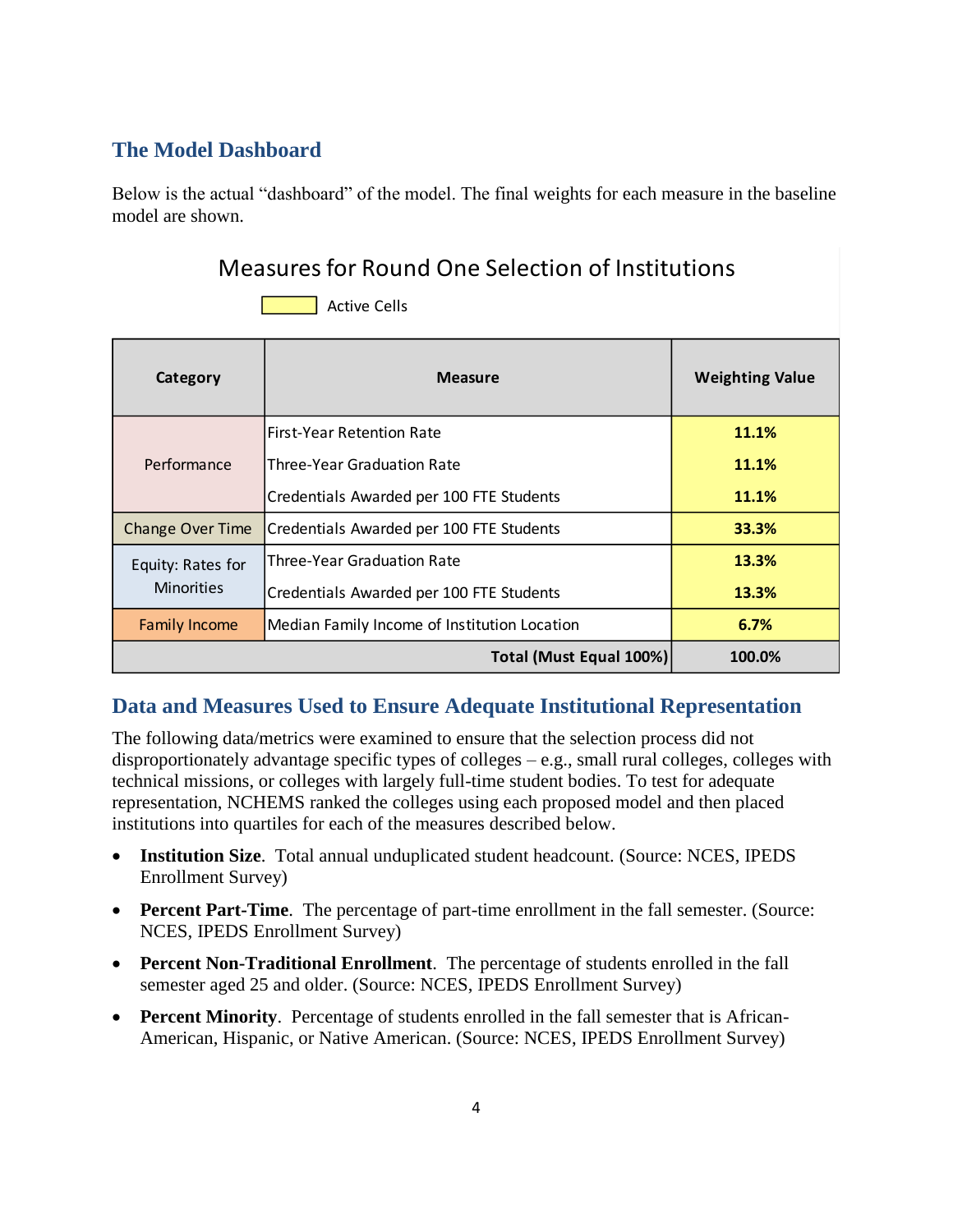- **Geographic Location**. The options provided in IPEDS are urban, rural, and suburban. (Source: NCES, IPEDS Institutional Characteristics Survey)
- **Low-Income Service Area**. The same metric above was used here to ensure that the model did not over-represent colleges located in wealthy areas. (Sources: NCES, IPEDS Institutional Characteristics Survey, U.S. Census Bureau, 2007-09 American Community Survey)
- **Vocational/Technical Mission**. Defined by the percentage of credentials and degrees awarded in technical fields. Previous research has shown that "technical" colleges tend to have much higher retention and completion rates because of the nature of the student body (mostly full-time), the terminal nature of many of the awards (i.e. students are less likely to transfer prior to degree completion), and the more direct path to completion (i.e. students are more likely to be enrolled to acquire specific skills and credentials for direct job placement). Adjustments in this category resulted in increased representation of other types of colleges. (Source: NCES, IPEDS Completions survey)
- **Number of Degree Programs.** The number of 2-digit CIP categories for which the college awards undergraduate credentials. This category was used to ensure representation of colleges that ranged from relatively few programs to a comprehensive array of programs.

In addition, state representation was considered by analyzing the proportion of each state's community colleges represented in the top 150. This was examined to ensure that policies, demographics and other characteristics unique to each state did not have a disproportionately large impact on the inclusion of institutions in the eligible list.

When the proposed model resulted in representation of over 50 percent of institutions in any one quartile on the metrics above, NCHEMS and the DMAP Committee considered whether a potential bias existed in the model and whether to adjust the model to account for that bias. And, when the proposed model resulted in more than half of a state's institutions being represented in the eligible pool, the DMAP Committee considered making an adjustment.

#### **Model Adjustments to Ensure Representation**

Once the final model was created, three adjustments were applied in order to produce a representative set of high-performing institutions with respect to mission, size, and minority representation. First, the top 60 overall performers were selected within each quartile of "percent vocational/technical credentials awarded", generating an initial list of 240 institutions. Second, the top 30 performing institutions were selected within each quartile of "unduplicated annual enrollment". These two steps generated a list of 120 high-performing colleges. A third step was added this year to ensure that large, minority serving institutions were appropriately represented in the model. Of the remaining colleges (after steps one and two), the 30 overall best performing institutions within the top two quartiles of percent minority and size (unduplicated annual headcount) were selected.

In the end, the top performing 150 institutions – with respect to the measures and the weights applied above – were colleges that represented the full range of diversity and richness in the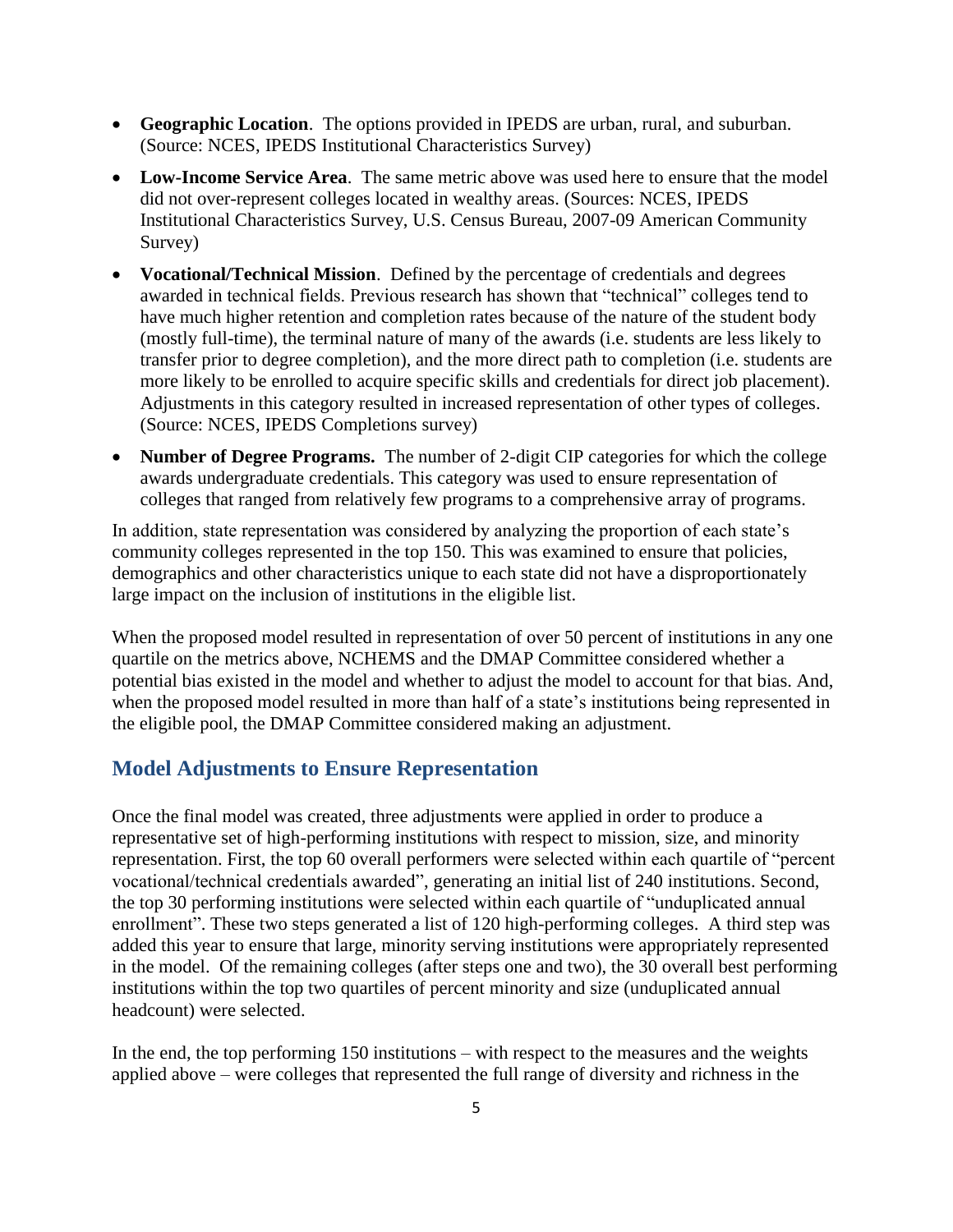sector, from vocational to technical mission small to large in size, and commitment to high levels of access and success for low-income and minority students. With general agreement among DMAP members, a final adjustment was made to allow no more than half of the institutions in each state to appear in the final list of 150 eligible institutions. In this case, the institutions were ranked by state on the above metrics, excluding the bottom half of the state's colleges. This adjustment only impacted institutions in Florida.

### **Characteristics of the 150 Eligible Institutions**

The table below displays the characteristics of the final 150 institutions that are eligible for the Round 2 selection process. The final list of 150 institutions is available at [www.AspenCCPrize.com.](http://www.aspenccprize.com/)

#### **Institutional Representation in the Top 150 - by Certain Characteristics**

| U.S. Quartile | Size: Annual<br><b>Headcount</b> | Percent Part-<br><b>Time</b> | <b>Percent Non-</b><br><b>Traditional</b><br>Age | Percent<br><b>Minority</b> | <b>Median Family</b><br>Income of<br><b>Service Area</b> | <b>Percent Voc</b><br><b>Tech Awards</b> | Number of CIP-<br>2 Programs<br>with<br><b>Credentials</b> | <b>Associates</b><br>Degrees as %<br>of All Awards |
|---------------|----------------------------------|------------------------------|--------------------------------------------------|----------------------------|----------------------------------------------------------|------------------------------------------|------------------------------------------------------------|----------------------------------------------------|
| Lowest        | 20.0%                            | 32.7%                        | 37.3%                                            | 30.7%                      | 28.0%                                                    | 28.7%                                    | 25.3%                                                      | 24.0%                                              |
| Next Lowest   | 20.0%                            | 18.0%                        | 28.0%                                            | 20.0%                      | 26.7%                                                    | 20.7%                                    | 18.0%                                                      | 30.7%                                              |
| Medium        | 31.3%                            | 24.0%                        | 18.0%                                            | 22.0%                      | 29.3%                                                    | 21.3%                                    | 28.7%                                                      | 22.0%                                              |
| Highest       | 28.7%                            | 25.3%                        | 16.7%                                            | 27.3%                      | 16.0%                                                    | 29.3%                                    | 28.0%                                                      | 23.3%                                              |

The detailed calculations for each of the measures in the model are included in the appendix below.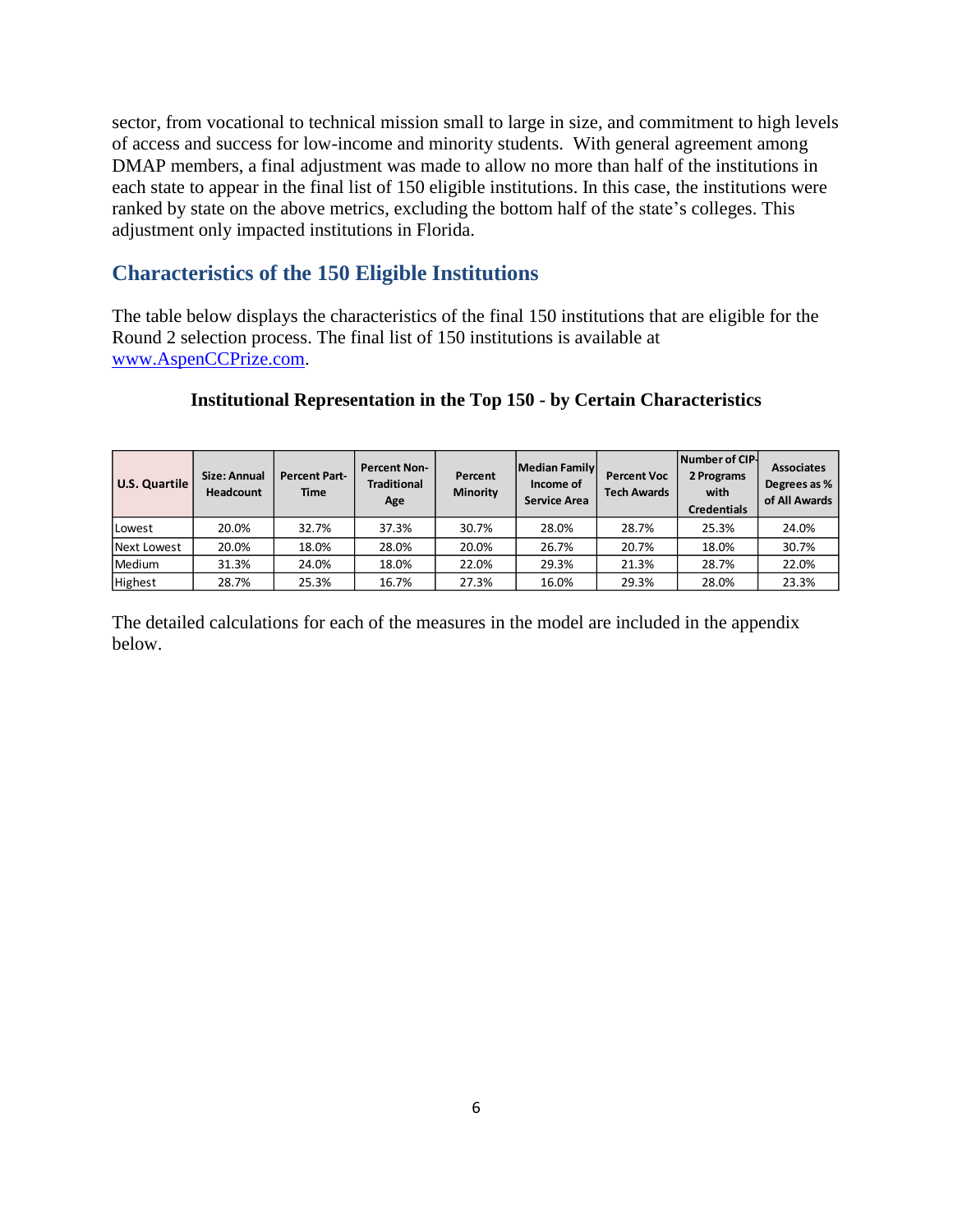# **Appendix**

# Measures Used for Selection/Eligibility

| <b>Measures</b>                                                                                                                                                                                                                                                                                                                  | <b>Definitions/Calculations</b>                                                                                                                                                                                                                                                                                                                                                                                       | <b>Sources</b>                                                                                                                                         |  |
|----------------------------------------------------------------------------------------------------------------------------------------------------------------------------------------------------------------------------------------------------------------------------------------------------------------------------------|-----------------------------------------------------------------------------------------------------------------------------------------------------------------------------------------------------------------------------------------------------------------------------------------------------------------------------------------------------------------------------------------------------------------------|--------------------------------------------------------------------------------------------------------------------------------------------------------|--|
| First-Year Retention Rate                                                                                                                                                                                                                                                                                                        | Percent of fall first-time (full- and Part-time) students returning<br>the following fall semester. The measure combines the most<br>recent three years (2007,2008,2009). Calculation: ((Still<br>enrolled or completed fall 2009,2008,2007) / (First-time fall<br>2008,2007, 2006))*100                                                                                                                              | NCES, IPEDS 2007, 2008, and<br>2009 Enrollment Surveys                                                                                                 |  |
| Three-Year Graduation Rate                                                                                                                                                                                                                                                                                                       | Percent of fall first-time full-time students earning a certificate<br>or diploma within three years. The measure combines the most NCES, IPEDS 2007, 2008, and<br>recent three years (2007,2008,2009). Calculation: )(Completed<br>by summer of 2009,2008,2007) / (First-time fall 2006,2005,<br>2004))*100                                                                                                          | 2009 Graduation Rate<br>Surveys                                                                                                                        |  |
| Undergraduate Credentials<br>Awarded per 100 FTE<br>Undergraduate Students                                                                                                                                                                                                                                                       | Undergraduate credentials of one year and more awarded per<br>100 full-time equivalent undergraduates. The measure<br>combines the most recent three years (2007,2008,2009).<br>Calculation: ((undergraduate credentials awarded annually in<br>2008-09, 2007-08, and 2006-07) / (credit hour generated<br>annual undergraduate enrollment 2008-09, 2007-08, 2006-<br>07))*100. Associate degrees are weighted twice. | NCES, IPEDS Completions and<br><b>Enrollment Surveys</b>                                                                                               |  |
| Change Over Time:<br>Credentials Awarded per 100<br><b>FTE Students</b>                                                                                                                                                                                                                                                          | Average annual percent increase in "undergraduate credentials<br>awarded per 100 FTE undergraduate students" from 2004-05 to<br>2008-09.                                                                                                                                                                                                                                                                              | NCES, IPEDS Completions and<br><b>Enrollment Surveys</b>                                                                                               |  |
| Minority Three-Year<br><b>Graduation Rate</b>                                                                                                                                                                                                                                                                                    | Same calculation described above for the combination of<br>Blacks, Hispanics, and Native Americans.                                                                                                                                                                                                                                                                                                                   | NCES, IPEDS 2007, 2008, and<br>2009 Graduation Rate<br>Surveys                                                                                         |  |
| <b>Minority Credentials</b><br>Awarded per 100 FTE<br>Undergraduate Students                                                                                                                                                                                                                                                     | Same calculation described above for the combination of<br>Blacks, Hispanics, and Native Americans.                                                                                                                                                                                                                                                                                                                   | NCES, IPEDS Completions and<br><b>Enrollment Surveys</b>                                                                                               |  |
| 2009 median family income of the Census defined Public Use<br>Microdata Area (PUMA) where each college is located. PUMAs<br>Median Family Income of<br>are roughly 100,000 to 150,000 residents - smaller than<br>Location<br>counties in densely populated areas and larger than counties<br>in sparsely populated rural areas. |                                                                                                                                                                                                                                                                                                                                                                                                                       | <b>NCES IPEDS Institutional</b><br>Characteristics Survey; U.S.<br>Census Bureau 2009<br>American Community Survey<br>(Public Use Microdata<br>Sample) |  |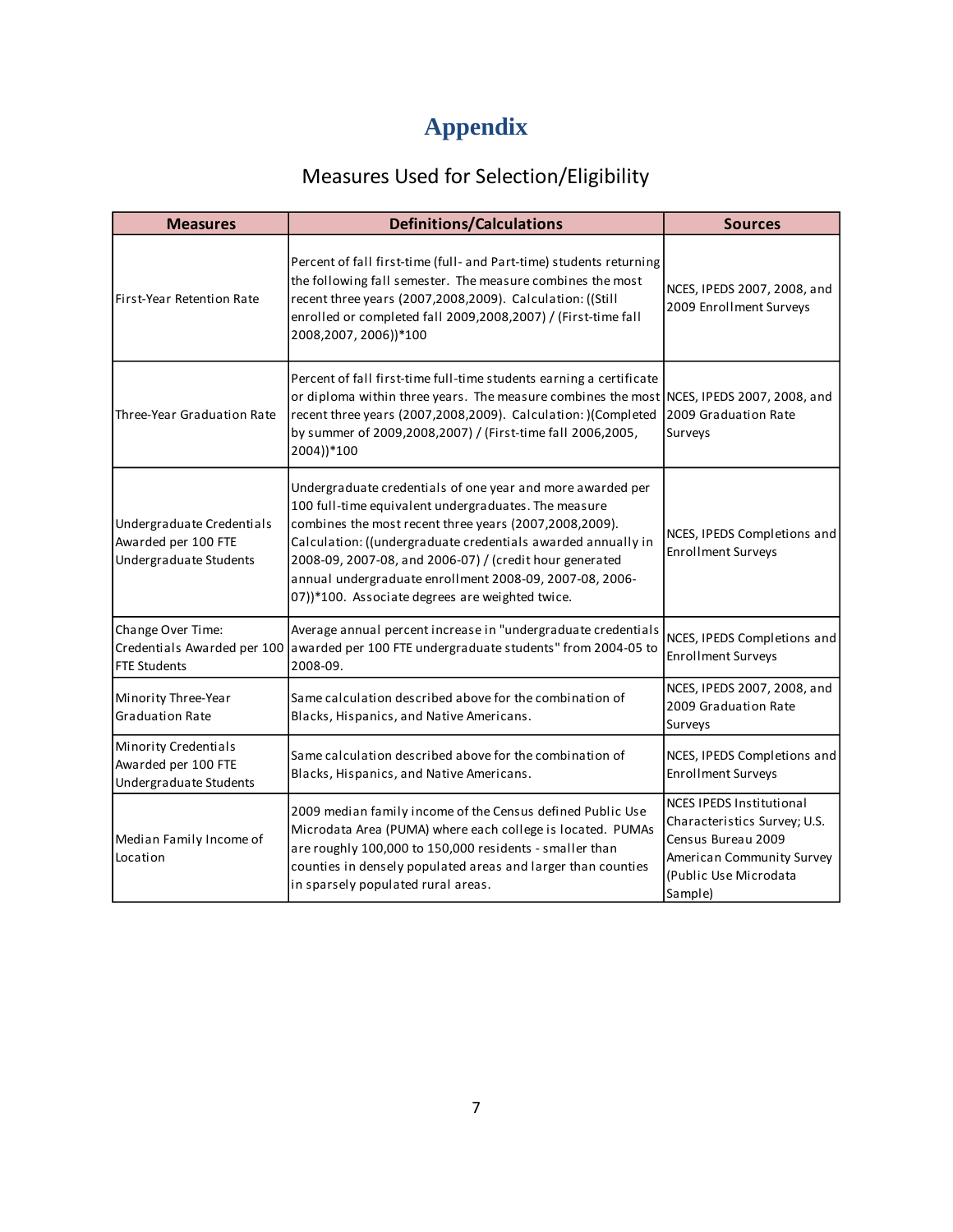## Index Scores Used in the Model to Normalize the Measures

| <b>Measures with Index Scores</b>                          | <b>Calculation</b>                                            |  |  |
|------------------------------------------------------------|---------------------------------------------------------------|--|--|
| First-Year Retention Rate                                  | (Institutional Value / U.S. College Average)*100              |  |  |
| Three-Year Graduation Rate                                 | (Institutional Value / U.S. College Average)*100              |  |  |
| Credentials Awarded per 100 FTE Students                   | (Institutional Value / U.S. College Average)*100              |  |  |
| Change Over Time: Credentials Awarded per 100 FTE Students | (Average Annual % Change from 2005 to 2009)*100 + 100         |  |  |
| Minority Three-Year Graduation Rate                        | (Institutional Value / U.S. College Average)*100              |  |  |
| Minority Credentials Awarded per 100 FTE Students          | (Institutional Value / U.S. College Average)*100              |  |  |
| Median Family Income of Location                           | (U.S. Median Income / Institution Location Median Income)*100 |  |  |

## Measures Used to Gauge Institutional Representation

| <b>Measures</b>                               | <b>Definitions/Calculations</b>                                                                                                                                                                                                                                                           | <b>Sources</b>                                                                                                                                         |  |
|-----------------------------------------------|-------------------------------------------------------------------------------------------------------------------------------------------------------------------------------------------------------------------------------------------------------------------------------------------|--------------------------------------------------------------------------------------------------------------------------------------------------------|--|
| Carnegie Classification                       | 2005 Basic Carnegie Classification. Included in the model are<br>all institutions in Carnegie Classifications 1-7 and 11-12<br>(public Title IV 2-year for -3 and 33). See the Table below for<br>detailed reference.                                                                     | <b>NCES IPEDS Institutional</b><br>Characteristics Survey                                                                                              |  |
| Size: Annual Unduplicated<br>Headcount        | Total unduplicated head count enrollment in 2008-09.                                                                                                                                                                                                                                      | <b>NCES IPEDS Enrollment</b><br>Survey                                                                                                                 |  |
| Percent Part-Time                             | Percentage of students enrolled part-time in fall 2009.                                                                                                                                                                                                                                   | <b>NCES IPEDS Enrollment</b><br>Survey                                                                                                                 |  |
| Percent Non-Traditional Age<br>(25 and Older) | Percentage of undergraduates enrolled in the fall of 2009 who<br>are 25 years of age and older.                                                                                                                                                                                           | <b>NCES IPEDS Enrollment</b><br>Survey                                                                                                                 |  |
| Percent Minority                              | Percentage of undergraduates enrolled in the fall of 2009 who<br>Black, Hispanic, or Native American.                                                                                                                                                                                     | <b>NCES IPEDS Enrollment</b><br>Survey                                                                                                                 |  |
| Location                                      | College is located in a city, suburb of city, town, or rural area.                                                                                                                                                                                                                        | <b>NCES IPEDS Institutional</b><br>Characteristics Survey                                                                                              |  |
| Median Family Income of<br>Location           | 2009 median family income of the Census defined Public Use<br>Microdata Area (PUMA) where each college is located. PUMAs<br>are roughly 100,000 to 150,000 residents - smaller than<br>counties in densely populated areas and larger than counties<br>in sparsely populated rural areas. | <b>NCES IPEDS Institutional</b><br>Characteristics Survey; U.S.<br>Census Bureau 2009<br>American Community Survey<br>(Public Use Microdata<br>Sample) |  |
| Percent Technical Awards                      | Percent of undergraduate credentials awarded in 2008-09 in<br>fields other than arts and sciences and business. See table<br>below for specific fields.                                                                                                                                   | <b>NCES IPEDS Completions</b><br>Survey                                                                                                                |  |
| Number of CIP-2 Programs<br>with Credentials  | Number of CIP-2 categories with undergraduate awards.                                                                                                                                                                                                                                     | <b>NCES IPEDS Completions</b><br>Survey                                                                                                                |  |